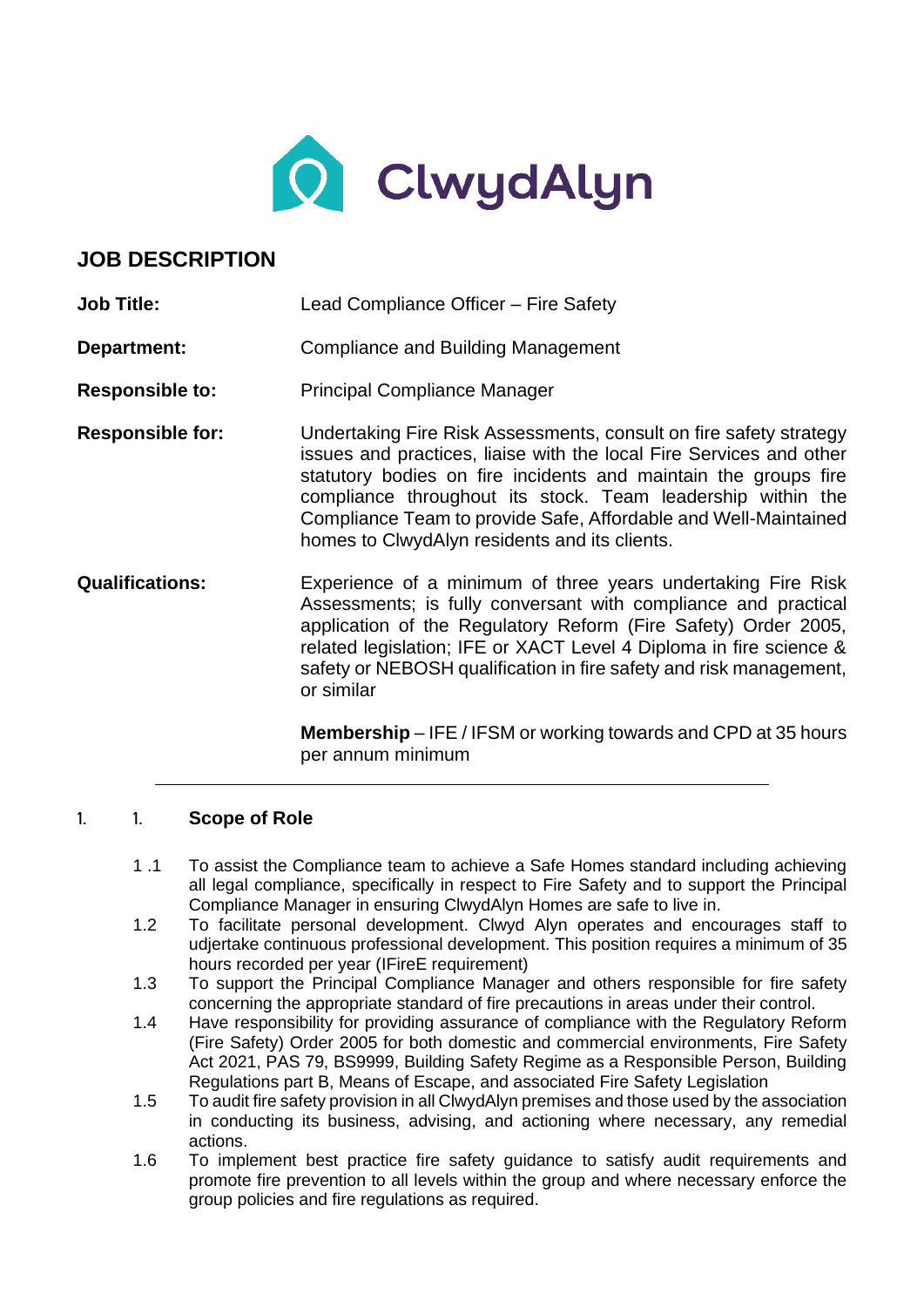- 1.7 Assist in the development and maintaining of effective fire prevention strategies, technical briefs and policies
- 1.8 To issue information to the association on legislation affecting fire precautions, fire hazards and preventative measures against fire risks including provision of supporting advice on implementation issues.
- 1.9 To provide line management obligations for the Compliance Co-ordinators Fire Safety
- 1.10 To undertake periodic inspections of the groups identified high risk properties in relation to proficient fire safety including the full management and completion of Fire Risk Assessments (FRA) in accordance with the Regulatory Reform (Fire Safety) Order 2005. To do this you will have experience of undertaking FRA's and be a registered FRA assessor with a recognised fire safety institute at Member level. (MFireE) or similar, or working towards full membership
- 1.11 To have relevant proven experience in the overseeing the routine inspection and maintenance of firefighting equipment, fire detection and warning alarm systems, fire warning signs and notices and all means of escape in case of fire. Monitoring the effective performance of fire alarms and automatic fire detection equipment. An understanding of service schedules for all monitoring and firefighting equipment, as per SFG20 or British Standards Institute.
- 1.12 To ensure the groups fire compliance data is accurate including the monitoring and reporting in accordance with the groups Key Performance requirement and assist in the undertaking of any internal or external audit as required.
- 1.13 To receive, follow up and investigate reports of fire incidents to determine in conjunction with Fire Service - their cause; make and arrange appropriate improvements and preventative measures.
- 1.14 To understand and advise as required on the fire element within the Housing Health and Safety Rating System for Domestic Properties
- 1.15 To monitor and be responsible for the completion of minor maintenance work in relation to the communal fire warning systems and alarms and emergency lights such as refixing, renewing of correct fire prevention signage and replacement of damage call point glass – with assistance from Asset Co-ordinators (Fire Safety).
- 1.16 To communicate with tenants, leasehold residents, external agencies, and colleagues in relation to fire related risks identified on site, together with advising on the prevention, protective measures, and evacuation procedures in the event of fire.
- 1.17 To ensure any handover of property from Development colleagues meets all current fire regulation and fire precautions necessary within building control including the challenge and refusal of handover if requirements are not met.
- 1.18 Prepare reports and provide advice on aspects of fire safety, prevention, protection and infringements of legislation, good practice and Group's policies and procedures to the Principal Compliance Manager and other colleagues as directed including presenting up to board level.
- 1.19 To contribute and support business continuity and crisis management in relation to fire related issues.
- 1.20 To facilitate personal development, ClwydAlyn operates and encourages staff to undertake continuous professional development. This position requires a minimum of 35 hours recorded per year. (IFireE requirement)
- 1.21 To monitor and instruct nominated Fire Safety Contractors and Building Contractors to carry out repairs and rectification works on fire safety systems and ensure such works have been carried out satisfactory in accordance with Group standard and current legislation and within agreed time scales. To do this you will have the relevant proven experience in a similar role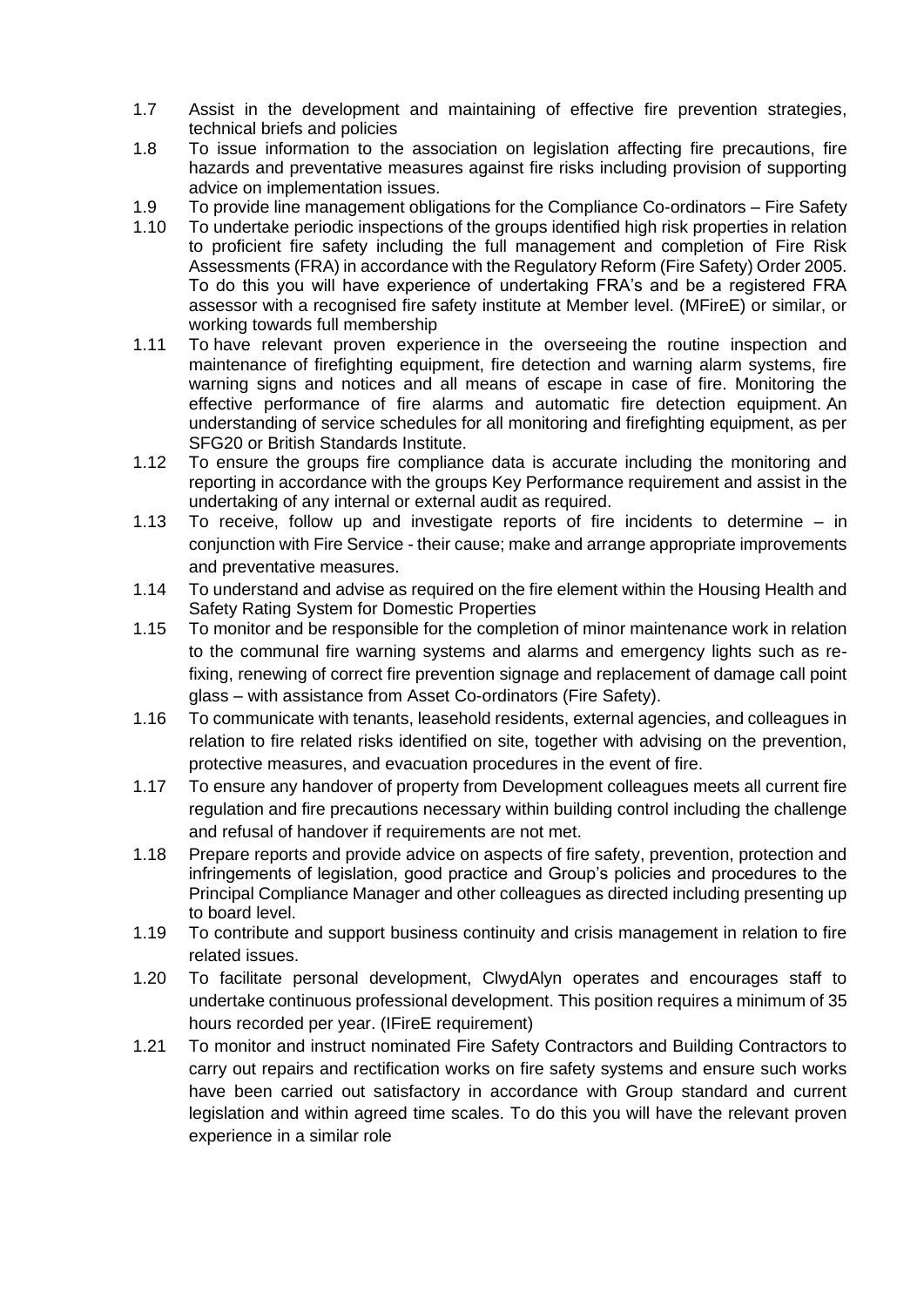#### 2. **Managing Others**

- 2.1 The postholder will be responsible for Management of a team in the Compliance department including full control line managing, supervising, instructing and motivating the employees on a day to day basis, as well as Contractors and/or Consultants engaged in the course of duties of the post. To do this you will have the relevant proven experience of managing people in a similar role.
- 2.2 The postholder will be responsible for being one of several specialist senior officers designated as a "contact person" as a point of Tier 2 escalation under Groups on call policy for resolving queries or authorising / escalating emergency action if contacted by the "emergency out of hours" reactive repair service agency or by on call staff.

### **3. Working with Others**

- 3.1 The postholder will liaise with residents and stakeholders affected by any sectional or specialist activities, ensuring always that a high standard of customer care and consultation is maintained.
- 3.2 Working within a team environment, it is expected that the postholder has a thorough understanding and experience of team working including with external business partners to ClwydAlyn and working with staff and personnel from diverse disciplines.
- 3.3 Provide technical / strategic advice and guidance to staff and partners of ClwydAlyn.

### **4. Problem Solving / Decision Making / Innovation**

- 4.1 The postholder is expected to work within defined frameworks, both internal and external to ClwydAlyn and solve complex and potentially unpredictable technical problems within existing broad procedure and policy direction. Analyse scenarios which may require a further review of existing, or implementation of new policies and procedures which may impact others.
- 4.2 The postholder will be required to resolve residents and client's requirements and priority conflicts and ensure that resident and clients' liaison is functioning effectively.
- 4.3 The postholder will be responsible for appropriate response to complaints received regarding the scope of services delivered by this role and the investigation and resolution in line with ClwydAlyn complaints process.
- 4.4 The postholder is expected to review, decide, and instruct as appropriate for the day to day decision faced as a manager of staff in line with ClwydAlyn processes.
- 4.5 The postholder is expected to understand any lessons learnt, good or bad, and to feed back to managers and their team members to facilitate personal and group learning.
- 4.6 The postholder is expected to promote the business plans and culture via the decisionmaking process.
- 4.7 To reactively agree and approve emergency works outside of any program to keep in a good state of repair fire safety measures in ClwydAlyn stock.

## **5. Budgets & Cash Handling**

5.1 To approve all relevant invoices up to the authorised value limit of £10K whilst ensuring the Groups financial procedures are adhered to.